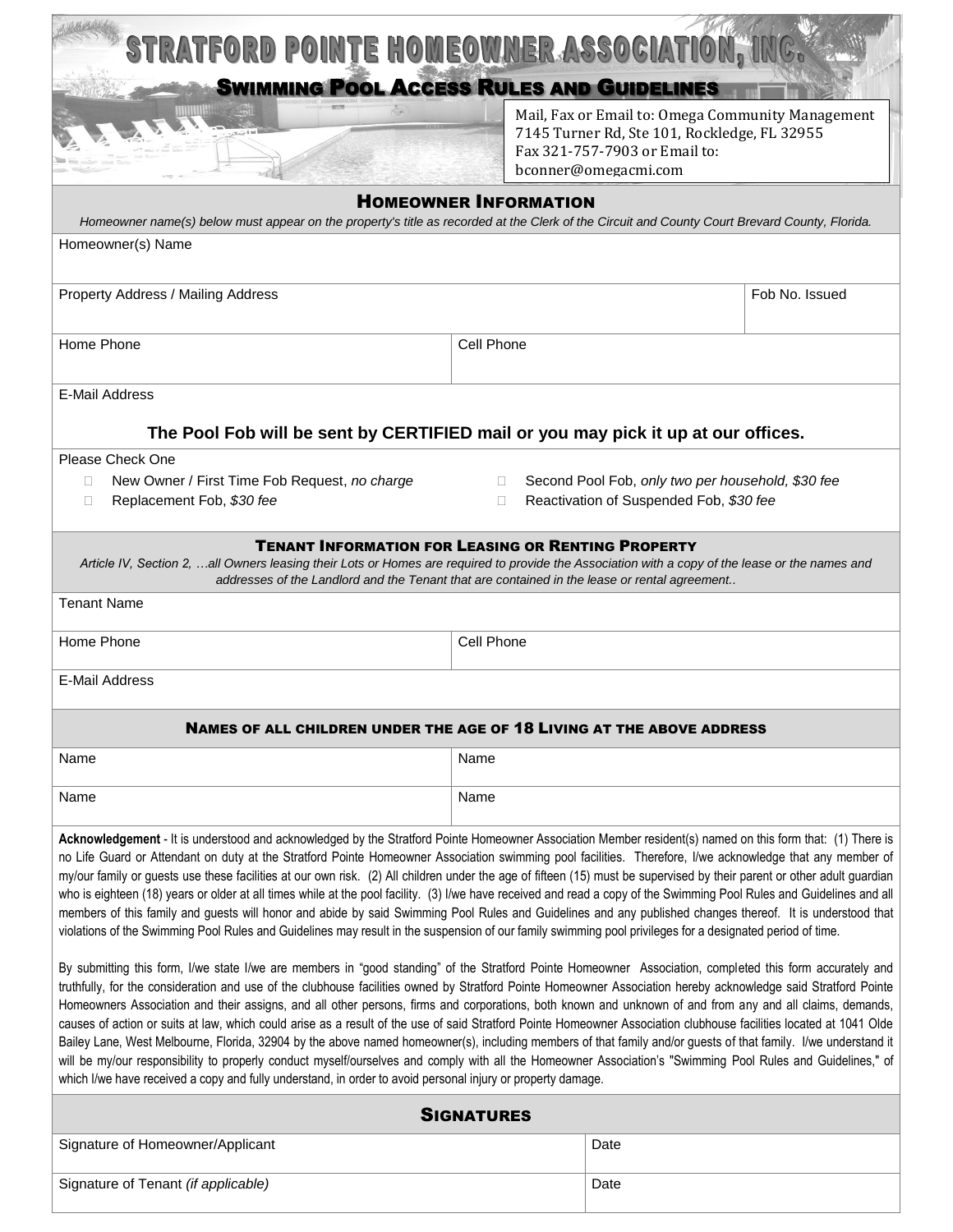## SWIMMING POOL ACCESS RULES AND GUIDELINES

Stratford Pointe Homeowners Association herein referred to as the Stratford Pointe HOA has established the following Swimming Pool Rules and Guidelines for all the owners, residents and their guests. These Rules and Guidelines are established in accordance and in addition to the Decorations of Covenants, Conditions and Restrictions (CCR's), local governing ordinance, as well as the Architectural Designs standards of our community.

These Swimming Pool Rules and Guidelines have been designed to protect the value of the properties, to promote security and welfare, and to assure a better understanding among all the residents within our community. Stratford Pointe HOA further reserves the right to update and amend these Rules and Guidelines at any time without notice; however a copy of the updates and or amends will be posted within a reasonable amount of time to the owners/tenants.

Any expense incurred by the owner, tenant or guest of a residence is fully the burden and responsibility of the said owner of the subject residence respective to a violation of the Swimming Pool Rules and Guidelines and/or any legal action thereof. The Association reserves the right to exercise the option to levy fines under the guidelines established in the Declaration of Covenants, Conditions and Restrictions of Stratford Pointe and Florida Statute 720.305. Violations of these Rules and Guidelines will result in the suspension of an association member's family swimming pool privileges for a designated period of time. There will be no consideration or allowances for any reduction or refund of violator's association annual assessments during any suspension.

Pool privileges are for the strict use of Stratford Pointe Homeowner families in "good standing" and who have returned their completed and signed Acknowledgement and Release Form to the homeowner association, have the right to use these swimming pool and recreational facilities. It is understood that these facilities are for the private use of Stratford Pointe Homeowner Association residents, tenants and their guests. All other unauthorized persons attempting to use or actually using the pool facilities will be considered trespassing and subject to prosecution to the fullest extent allowable by law.

One key/fob will be issued for free to every household in good standing who completes the acknowledgement form. An additional key/fob is available for **\$30** per key/fob (non-refundable). Each key/fob has a unique number and permanently assigned to a specific household. Lost, stolen and damaged key/fobs are the residents' responsibility. Please, take care of your key/fob and report a lost, stolen or damaged key/fob(s) to Stratford Pointe Homeowners Association immediately.

The key/fob access may be temporarily suspended for delinquent HOA dues, violations or pool rule violations. A cost of **\$30.00** per key/fob (non-refundable) per instance will be charged for re-activation and each occurrence thereafter.

Key/fobs belonging to homeowners who sell their homes will be permanently deactivated. New residents must provide a signed swimming pool access form to receive their first key/fob at no cost or to reactivate the already assigned key/fob left with the home.

General rules are posted within the pool facilities. A complete list of guidelines is provided to each member receiving a key/fob. This guideline is also available on the HOA website. Remember this is a private community pool; keep your key/fob safe. Sharing your key/fob with unauthorized users is unfair to the entire community and is an abuse of pool privileges and will result in loss of pool access.

As a courtesy to all, everyone is requested to leave the pool areas in a clean and orderly condition for others to enjoy. Everyone please be responsible for your own cleanup. Trash and recycle receptacles are provided for your use and convenience. If you relocate pool furniture, please return the furniture to its normal place when you leave to help keep the pool appearance neat and orderly.

All Stratford Pointe Homeowner Association members shall have the authority to enforce these Rules and Guidelines as this is your pool facility. Any patron who sees a violation occurring should discuss this with the violator. If the violator is not cooperative and/or the violation continues, then the violation should be reported immediately to a board member in written form, signed and dated. Recommendations on each received complaint will be submitted to the board of directors for their consideration, final action and written response. Should it become necessary to hire full time attendants to maintain the operation of the pool facilities and enforce the established Rules and Guidelines, the increased operating costs would require increasing each member's annual association assessment.

Thank you for your cooperation. It is the Board of Directors goal to provide a fun, safe, healthy and financially viable environment which responds to the needs of members of Stratford Pointe Homeowners Association. This goal can be met if everyone follows these Rules and Guidelines, but just as important, extends courtesies and respects the rights of others.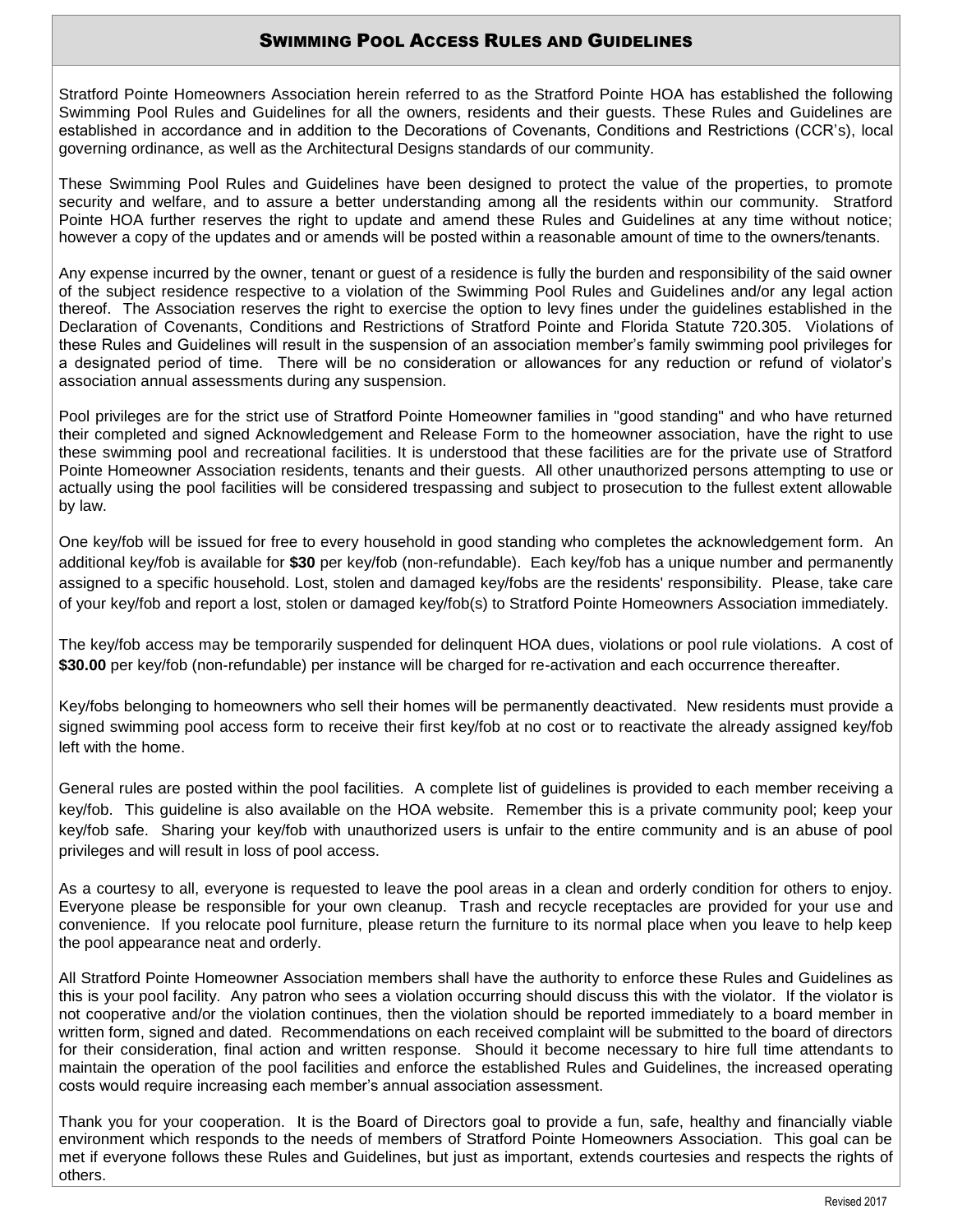## SWIMMING POOL ACCESS RULES AND GUIDELINES

**Children and Infants** - No child shall be left unattended and must be under adult supervision at all times. NO EXCEPTION!

No Children under the age of 15 are permitted access without an adult in attendance. Children under 15 years of age must be supervised by their parent or other adult guardian (18 years or older). Parents or guardians are expected to supervise their children and shall be responsible for and accountable for the actions of their children, tenants and guest(s).

All infants or children not toilet trained must wear appropriate swim suits and approved swim diapers or plastic swim pants. No regular disposable diapers will be allowed to be worn in the swimming pool for sanitary purposes. No nude swimming for infants or children is permitted.

It is recommended and strongly encouraged that parents plan regular bathroom breaks and/or swim diaper changing frequently (approximately every 30 to 60 minutes). Frequent trips to the toilet will further reduce the chance of fecal contamination and urine in pool. Change diapers in the bathroom and not at poolside. Wash your hands with soap and water after using the restroom or changing diapers.

**Clothing** - Only swimming suits allowed, no other type clothing shall be worn as swimming attire in the swimming pool. No T-shirts, unless for medical, personal hygiene or health reasons for which they are allowed but the T-shirt shall be plain white. Normal clothing such as sweat shirts, button shirts, tank tops, cut off clothes, shorts, jeans, etc. are not to be worn in the pool at any time for any reason.

**Diving, Jumping or Running –** Diving and jumping from the edge of the pool or pool ladder is prohibited. The pool is not designed to accommodate diving; all types of jumping, somersaults, cannonballs, gymnastics, etc. are prohibited from the edge of the pool.

**Electrical Devices and Music Volume**– Only battery operated devices are allowed inside the enclosed fenced pool area. Portable musical devices shall be kept low enough to not disturb other pool users. When patrons with musical devices are out of the pools, sunbathing, resting, etc. the use of ear phones would be appreciated and is encouraged.

**Flotation Devices and Toys** – No metal toys, bicycles, tricycles, skateboards roller blades will be permitted inside the pool area or screen enclosure. Face masks and goggles shall have safety tempered vision glass or shatter proof materials. All toys must be approved by the manufacturer for swimming pool use and may not endanger swimmers, sunbathers, or spectators in or around the pool area. Inflatable vinyl beach balls not exceeding 24" in diameter are permissible. All other types and sizes of balls are prohibited.

Flotation devices and foam noodles are permissible so long as they are small in scale, and must not interfere with the use of the pool by others and used as intended by the manufacturer. Flotation devices such as inflatable water wings worn between the elbow and shoulder and inflatable plastic rings or other swimming devices used by smaller children are permissible under the close supervision of an adult and used as intended by the manufacturer.

**Food and Beverage –** Food, chewing gum and beverages are prohibited in the pool and on the pool wet deck areas.

No chewing gum is allowed in or around the swimming pool. All food, beverages and the like must stay within the screen enclosure. Glass containers are strictly prohibited within the fenced pool area or screen enclosure. No alcoholic beverages or intoxicated persons will be permitted or tolerated anywhere in the swimming pool or recreational facilities property.

**Guest Policy** – Requires all guests to have the written consent with them at the time of entering the pool facilities or must be accompanied by an adult association member when using the pool. Association members shall be considerate of other members and not abuse guest privileges as this will affect the homeowner's access privileges.

**Health and Safety** – Persons must NOT swim when ill with diarrhea, vomiting, skin abrasions, blisters, cuts, skin disease or communicable diseases.

**Hours of Operation** - The swimming pool facilities will be available for the enjoyment and use by association members in good standing, their tenants and their guests during the following hours: April – September 7 a.m. – 9 p.m., October – March 9 a.m. – 5 p.m.

**Key/Fob** - Sharing your key/fob with unauthorized users is an abuse of pool privileges and will result in loss of pool access